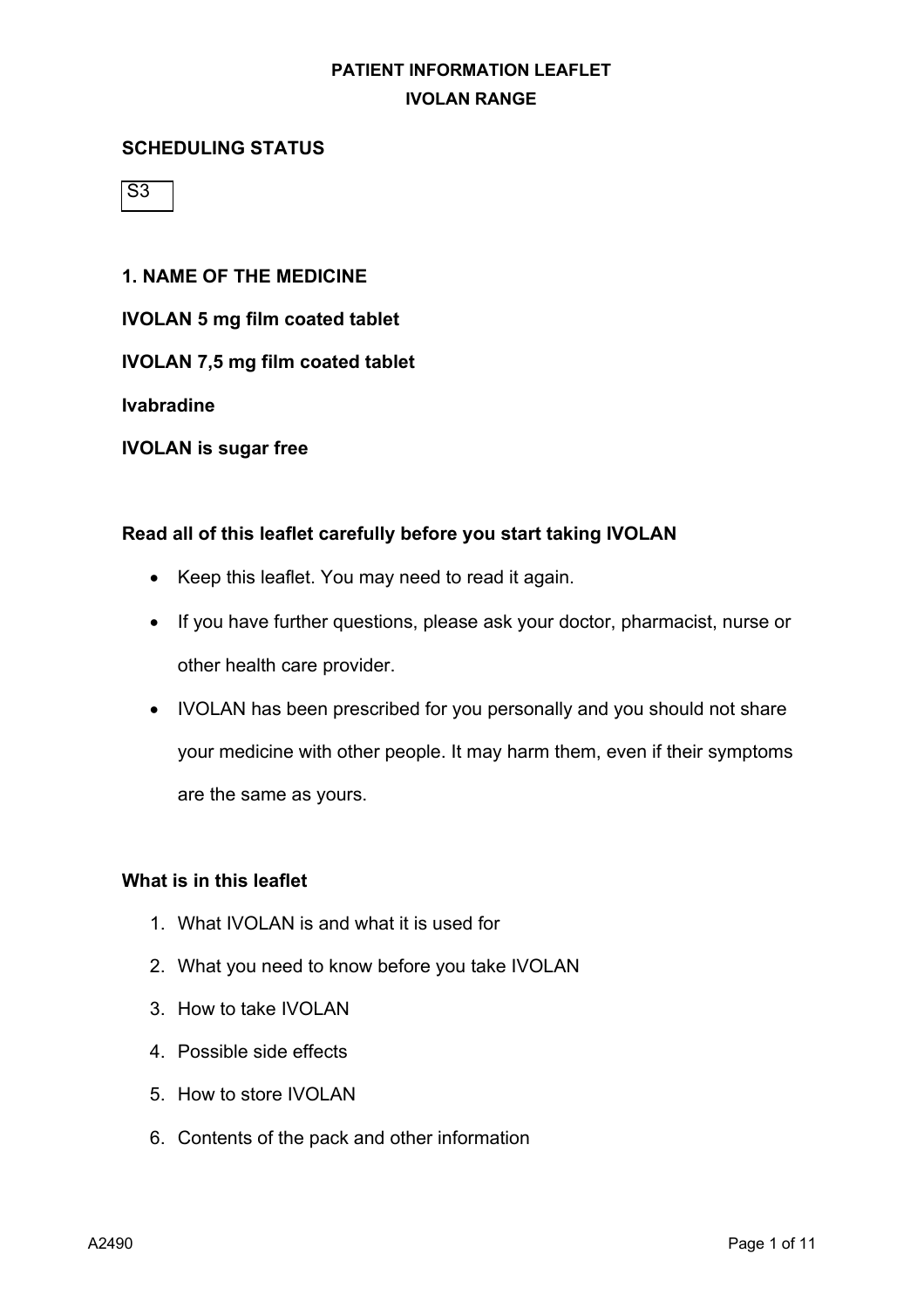### **1. What IVOLAN is and what it is used for**

IVOLAN contains ivabradine - a heart rate lowering medicine that regulates the heart rate. This lowers the heart's need for oxygen.

IVOLAN is used:

- for the treatment of a condition called angina pectoris (which causes chest pain) in adult patients whose heart rate is over or equal to 70 beats per minute. It is also used in combination with beta-blockers in adult patients whose condition is not fully controlled with a beta-blocker.
- to treat heart failure to reduce cardiovascular events, in combination with beta-blockers, or when you cannot either use or tolerate beta-blockers.

### **2. What you need to know before you take IVOLAN**

### **Do not take IVOLAN:**

- if you are hypersensitive (allergic) to ivabradine, or to any of the ingredients of IVOLAN (see section 6)
- if you have  $3<sup>rd</sup>$  degree AV block (an abnormal heart rhythm)
- if you have a pacemaker
- if you have very low blood pressure or a slow heart rate (below 70 beats per minute)
- if you are suffering from cardiogenic shock (a heart condition treated in hospital)
- if you have heart failure which has recently become worse, or heart failure with abnormality of ECG, called bundle branch block
- if you are having a heart attack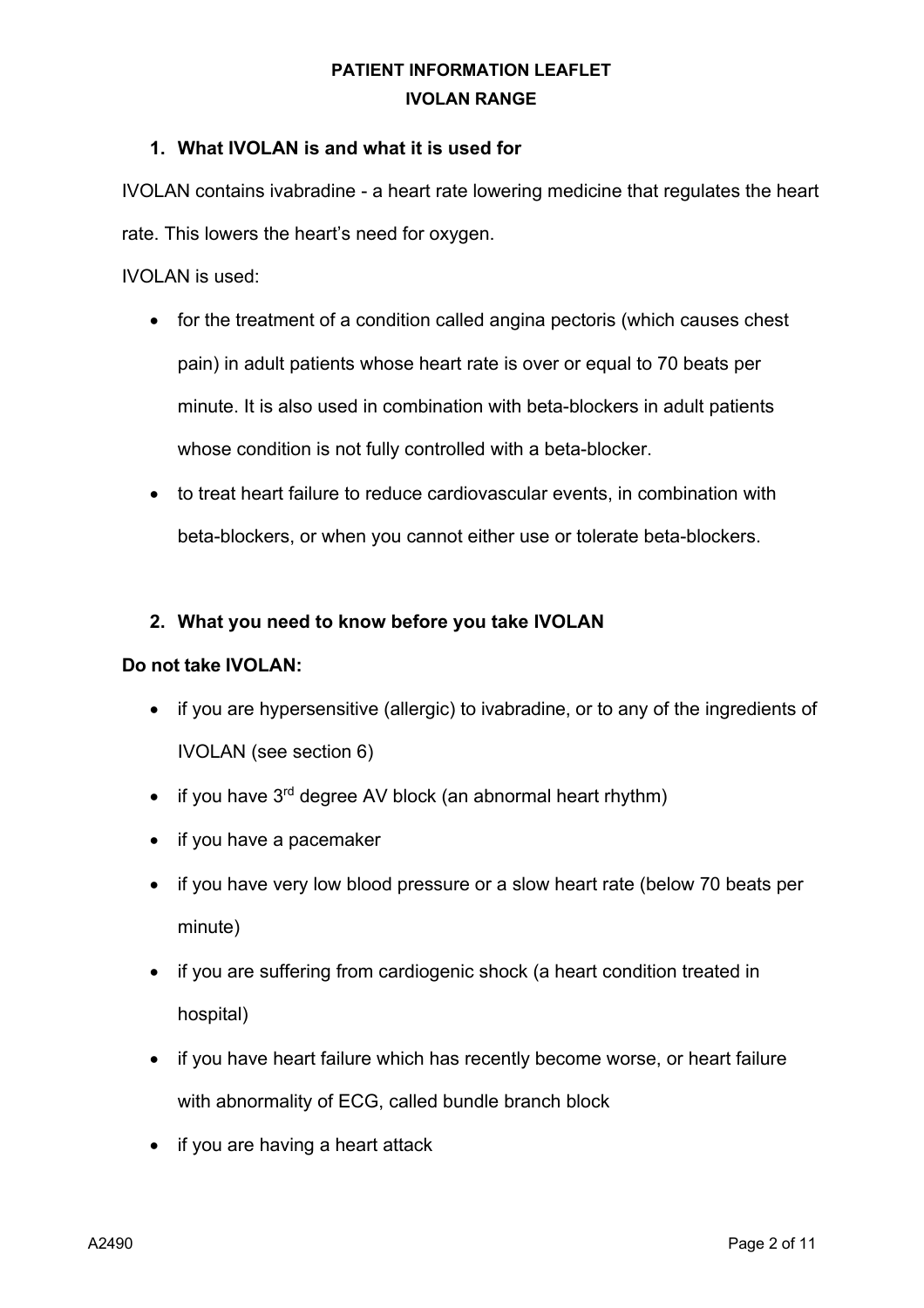- if you suffer from unstable angina (a severe form in which chest pain occurs very frequently, and with or without exertion)
- if you have congenital (inborn) long QT syndrome (heart rhythm disorder seen on your ECG), or are taking medicines to control this disorder
- if you are taking medicines for the treatment of fungal infections (such as ketoconazole, itraconazole), macrolide antibiotics (such as azithromycin, clarithromycin, telithromycin or erythromycin given orally), medicines to treat HIV infections (such as nelfinavir, ritonavir)
- if you are taking a medicinal plant called St John's Wort
- if you have moderate or severe liver disease
- if you are taking medicines called verapamil or diltiazem, for high blood pressure, chest pain and certain heart rhythm conditions
- if you are a woman able to have children and not using appropriate contraception with proven efficacy
- if you are taking any of the following heart medicine (quinidine, disopramide, bepridil, sotalol, ibutilide, amiodarone)
- if you use antidepressants, medicines for mental disorders
- if you have had a recent stroke
- if you suffer from a heart rhythm disorder.

### **Warnings and precautions**

### **Take special care with IVOLAN:**

• if you are taking IVOLAN, and chest pain (angina) and your symptoms do not improve within 3 months, your doctor may discontinue this treatment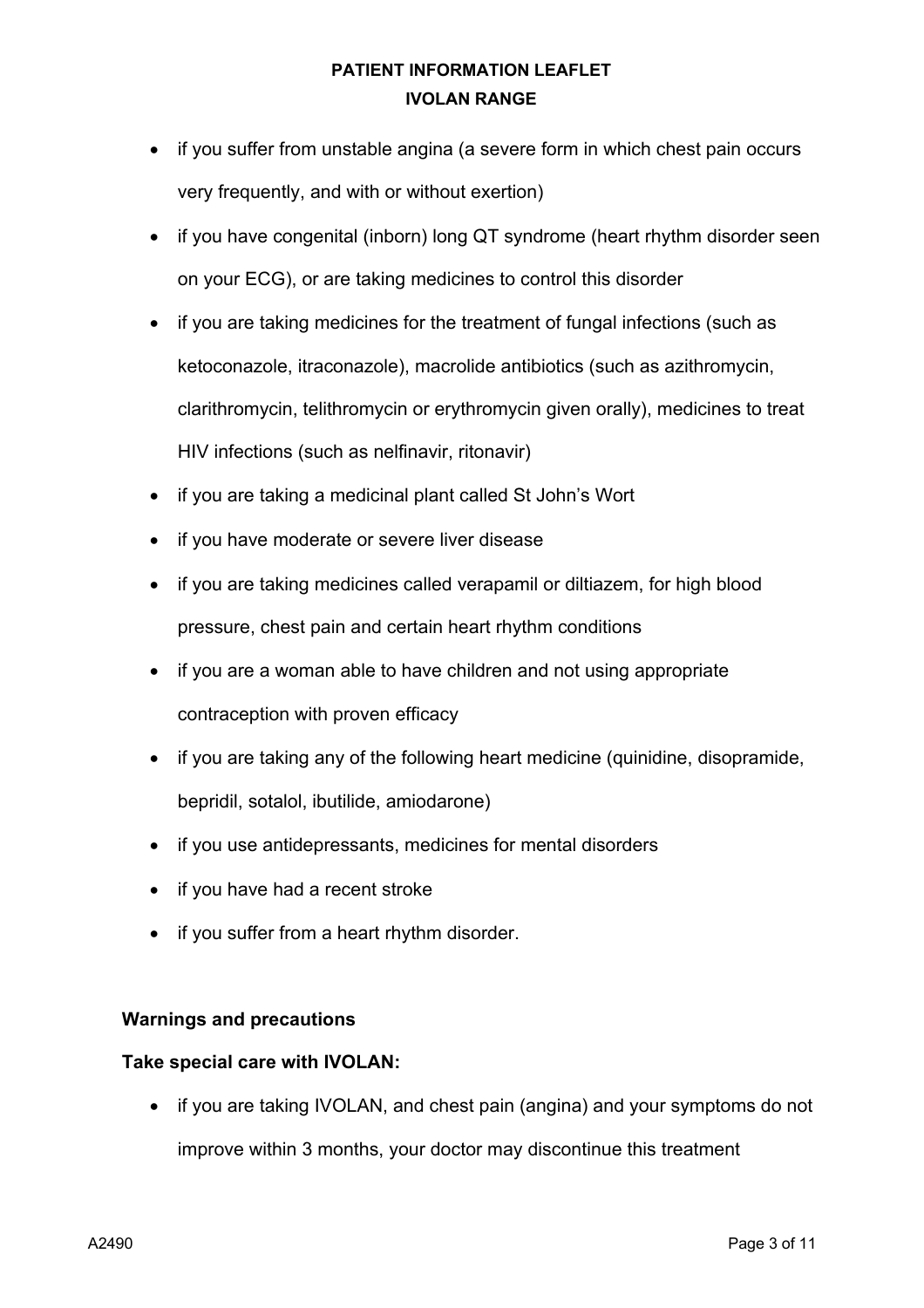- if you suffer from heart rhythm disorders (such as irregular heartbeat, palpitation, increase in chest pain) or sustained atrial fibrillation (a type of irregular heartbeat), or an abnormality of electrocardiogram (ECG) called 'long QT syndrome'
- your doctor will regularly check your heart rate in case it slows down (with symptoms such as tiredness, dizziness or shortness of breath) during treatment and adjust your dose if necessary
- if you have an unstable heart condition, as this needs to be stabilised before taking IVOLAN
- if you have symptoms such as tiredness or shortness of breath (this could mean your heart is slowing down too much)
- if you use other heart medicines that may slow down your heart rate, such as verapamil or diltiazem (see Do not take IVOLAN)
- if you suffer from a condition called congenital QT syndrome, where your heartbeat is fast and erratic
- if you suffer from any irregular heartbeat conditions or an irregular pulse rate, your doctor will monitor your heart regularly
- if you suffer from symptoms of atrial fibrillation (pulse rate at rest unusually high (over 110 beats per minute) or irregular, without any apparent reason, making it difficult to measure)
- if you suffer from severe heart failure or heart failure with abnormality of ECG called 'bundle branch block'
- if you notice any deterioration in vision whilst taking IVOLAN or have an eye condition called retinitis pigmentosa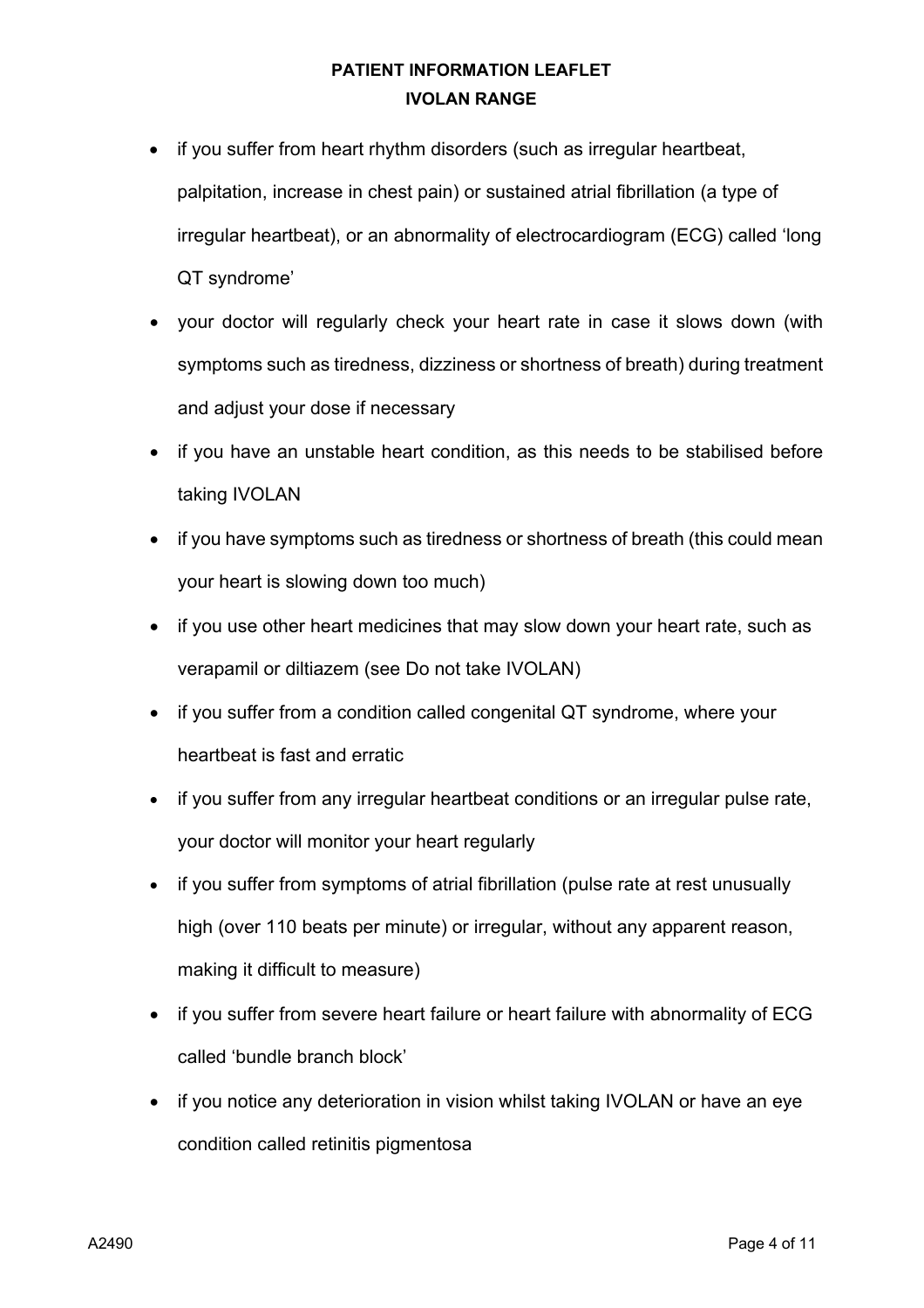- if you have a heart condition called Wolf-Parkinson-White syndrome (causing rapid heartbeat)
- if you have moderate to severe liver disease (see Do not take IVOLAN)
- if you have abnormal heart valves
- if you suffer from uncontrolled blood pressure, especially after a change in your antihypertensive treatment
- if you suffer from mild to moderate low blood pressure
- if you have recently suffered a stroke
- if you have severe kidney disease.

### **Other medicines and IVOLAN**

Always tell your health care provider if you are taking any other medicine. (This includes complementary or traditional medicines.)

Do not take IVOLAN with the following medicines (see Do not take IVOLAN):

- Antifungals (ketoconazole, itraconazole), antibiotics (ciclosporin, gestodene, clarithromycin, erythromycin, josamycin, telithromycin), HIV medicine (nelfinavir, ritonavir) and nefazodone
- Diltiazem and verapamil to treat chest pain (angina) and prevent strokes, heart attacks and kidney problems, as the effect of IVOLAN may be increased

Taking the following with IVOLAN is not recommended:

• Grapefruit juice, as this may enhance the effect of IVOLAN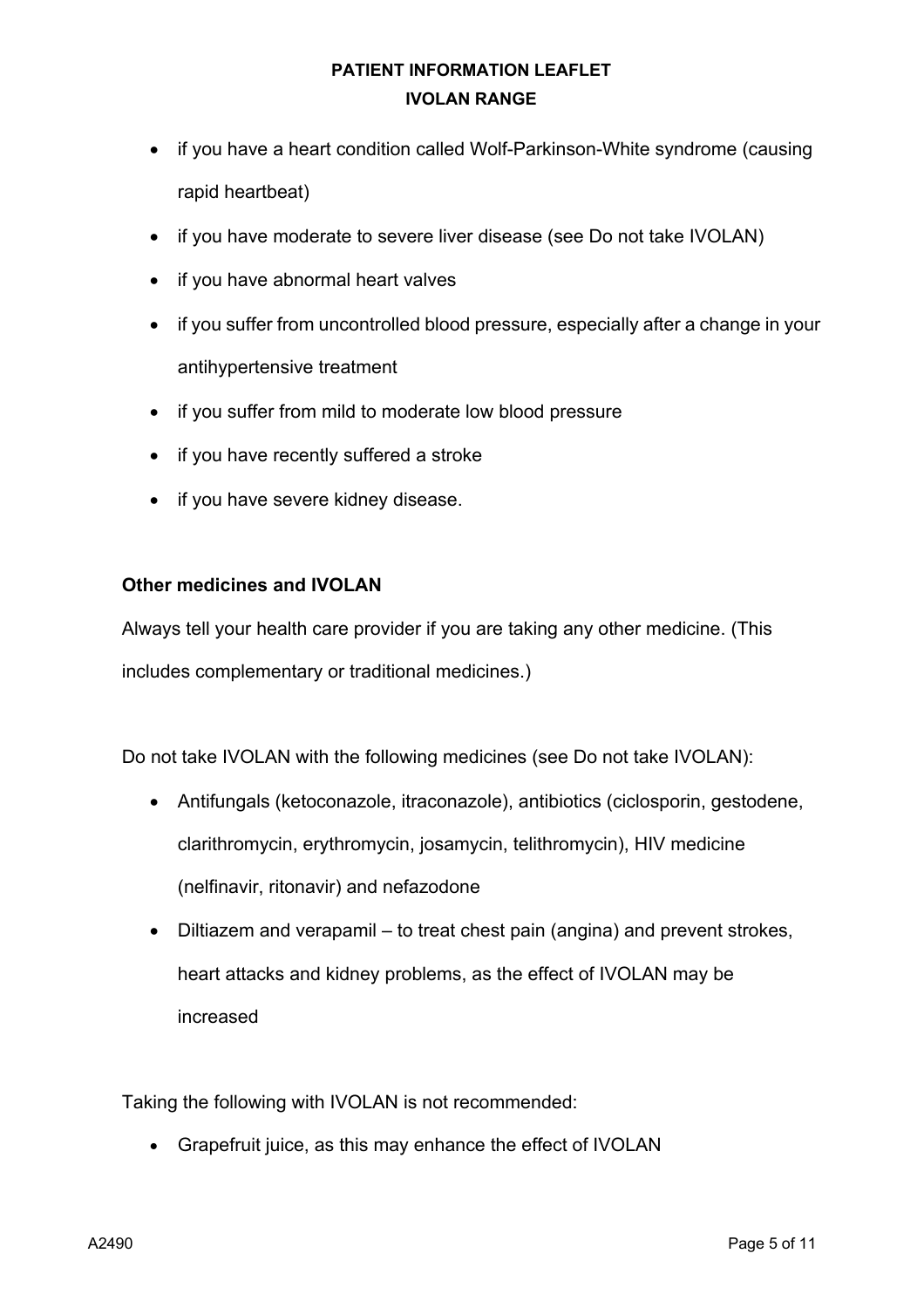- Heart medicines, such as quinidine, disopramide, bepridil, sotalol and ibutilide, may affect the way IVOLAN works (see Do not take IVOLAN)
- Antidepressants, medicines for mental disorders, such as pimozide, ziprasidone, sertindole, mefloquine and halofantrine (used to treat malaria), pentamidine (to treat fungal infections), cisapride (to treat acid reflux) and erythromycin IV (antibiotic).

Taking the following medicines with IVOLAN must be done with caution:

- Fluconazole (used in the treatment of yeast infections)
- Rifampicin (antibiotic), sedatives called barbiturates, phenytoin (to treat epilepsy) and St John's Wort (a medicinal plant), as this may affect the dose of IVOLAN
- Water tablets (called thiazide diuretics and loop diuretics) may increase the risk of reduced potassium levels in your blood and abnormal heartbeat.

### **IVOLAN with food and drink**

IVOLAN should be taken with food.

Avoid grapefruit juice during treatment with IVOLAN.

### **Pregnancy, breastfeeding and fertility**

If you are pregnant or breastfeeding, think you may be pregnant or are planning to have a baby, please consult your doctor, pharmacist or other health care provider for advice before taking IVOLAN.

Do not take IVOLAN if you are pregnant or are planning to have a baby (see Do not take IVOLAN).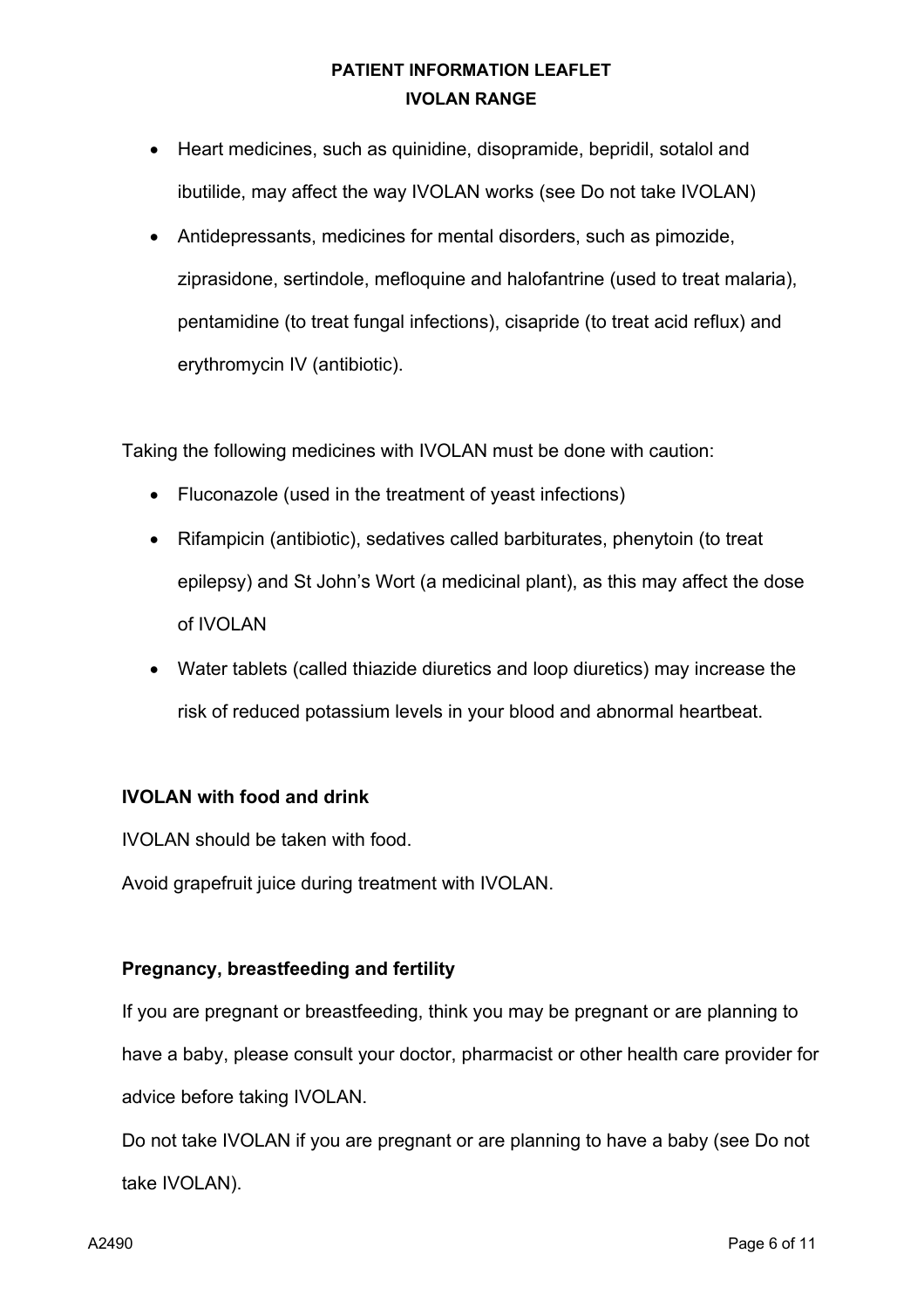Do not take IVOLAN if you are breastfeeding your baby. Do not take IVOLAN if you are able to become pregnant unless you use reliable contraceptive measures (see Do not take IVOLAN).

### **Driving and using machines**

IVOLAN may cause temporary luminous visual phenomena (a temporary brightness in the field of vision). If this happens to you, be careful when driving or using machines at times when there could be sudden changes in light intensity, especially when driving at night.

It is not always possible to predict to what extent IVOLAN may interfere with the daily activities of a patient. Patients should ensure that they do not engage in the above activities until they are aware of the measure to which IVOLAN affects them.

### **3. How to take IVOLAN**

Do not share medicines prescribed for you with any other person. Always use IVOLAN exactly as your doctor has told you. You should check with your doctor or pharmacist if you are unsure.

Your doctor will decide on your dose of IVOLAN after assessing your heart condition.

IVOLAN tablets must be taken orally twice daily, i.e. once in the morning and once in the evening. IVOLAN tablets should be taken with food.

### **Adults:**

The usual recommended starting dose of IVOLAN is 5 mg twice daily.

After two to four weeks of treatment, your doctor may increase the dose to 7,5 mg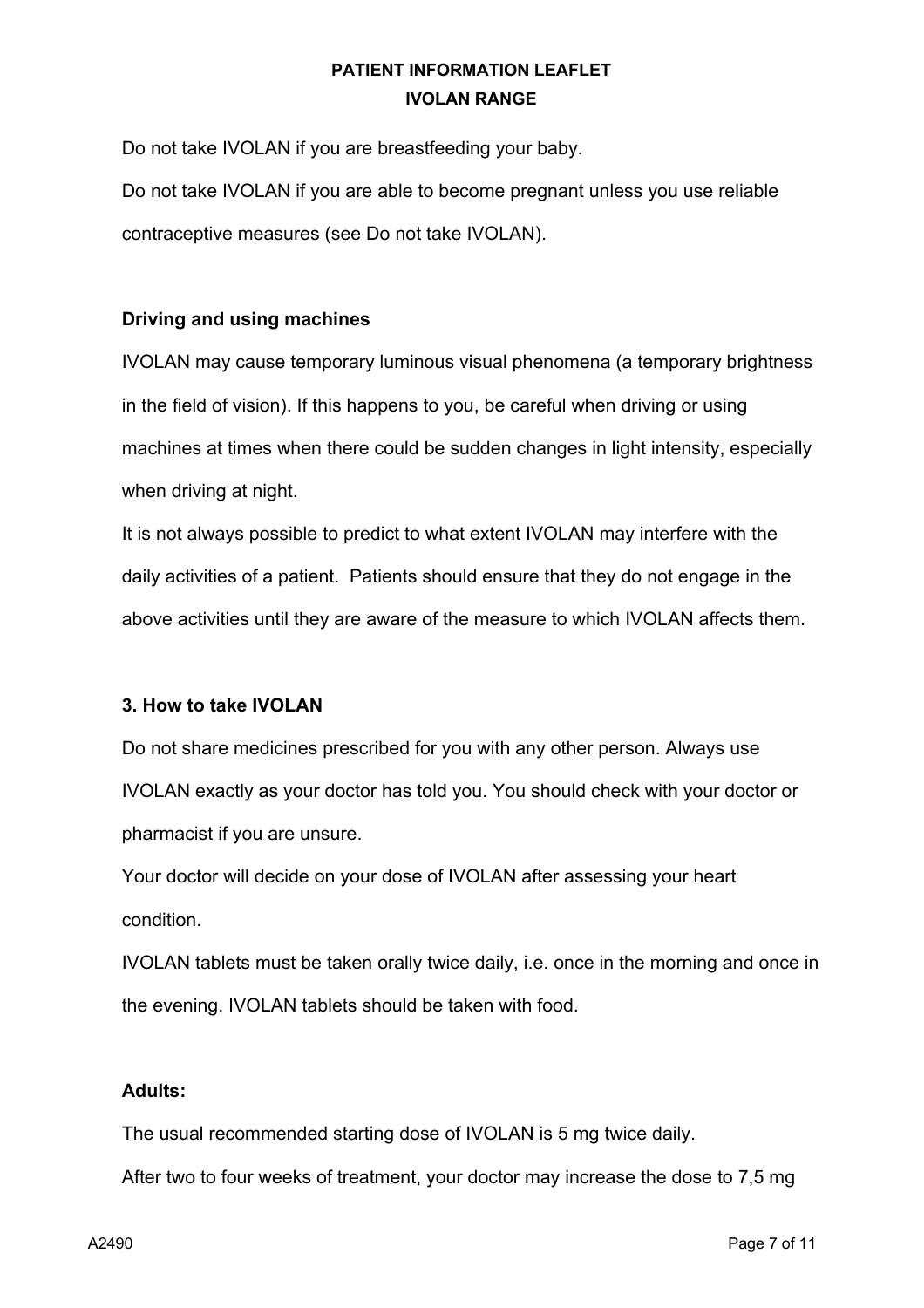twice daily. However, should your resting heartbeat reduce to less than 50 beats per minute, your doctor will reduce the dose to 2,5 mg (half a tablet) twice a day.

### **Elderly:**

In patients aged 75 years or more, your doctor will advise the starting dose of IVOLAN. In some cases, your doctor may prescribe half the dose i.e., one half 5 mg tablet (corresponding to 2,5 mg ivabradine) in the morning and one half 5 mg tablet in the evening.

#### **Children:**

The safety and efficacy of IVOLAN in children aged below 18 years have not yet been established. No data are available.

Your doctor will tell you how long your treatment with IVOLAN will last. Do not stop treatment early because treatment for angina or chronic heart failure is normally lifelong. If you have the impression that the effect of IVOLAN is too strong or too weak, tell your doctor or pharmacist.

### **If you take more IVOLAN than you should:**

In the event of overdosage, consult your doctor or pharmacist. If neither is available, contact the nearest hospital or poison control centre.

Symptoms of overdose may include:

• your heart rate will slow down and you may feel lightheaded, tired and dizzy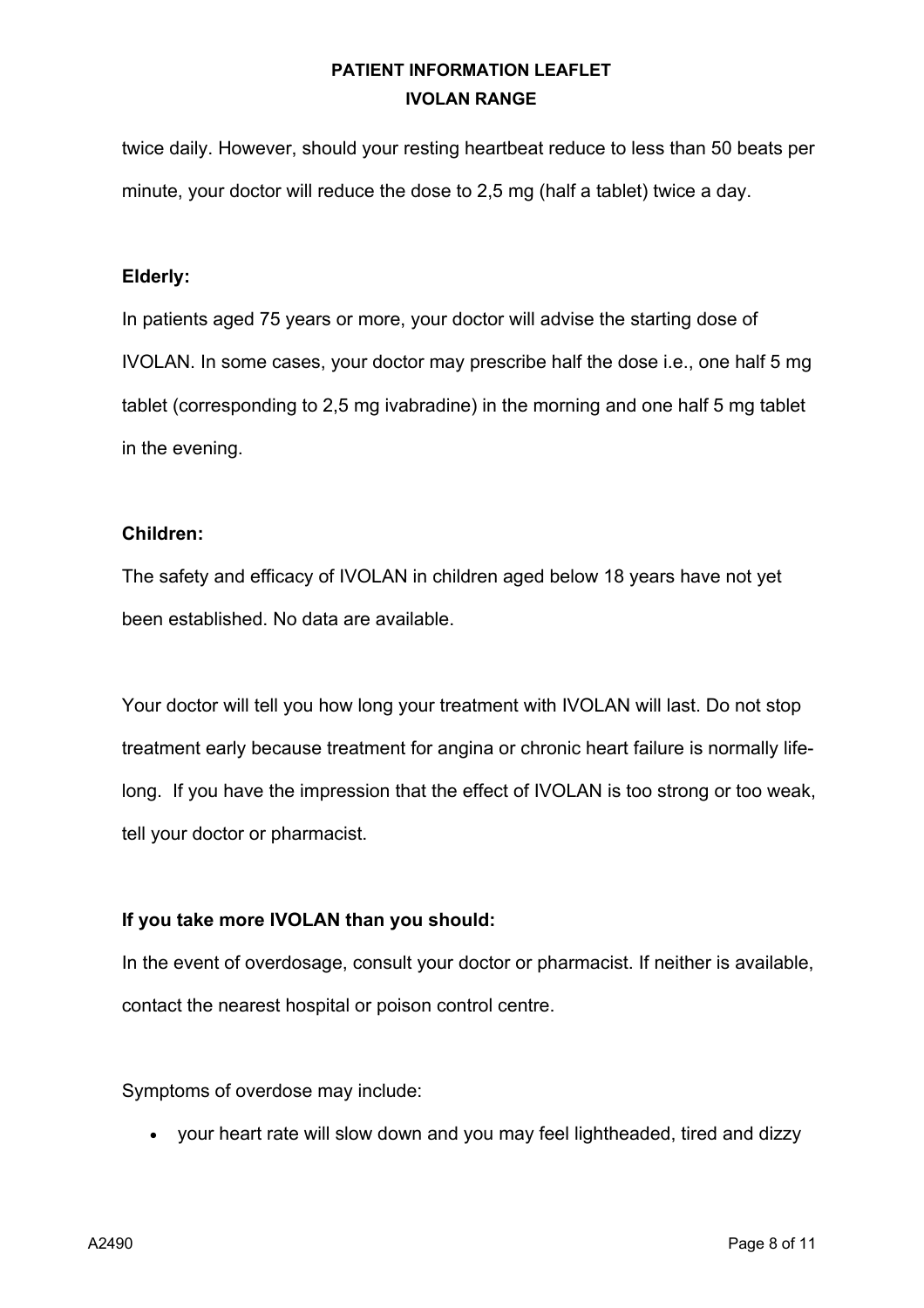### **If you forget to take IVOLAN:**

If you forget to take IVOLAN, take it as soon as you remember. If it is almost time for your next dose, skip the missed dose and continue to take the tablet or tablets at the usual time. Do not take a double dose to make up for forgotten individual doses.

### **If you stop taking IVOLAN**

As the treatment for angina or chronic heart failure is usually life-long, you should discuss with your doctor before stopping IVOLAN.

### **4. Possible side effects**

IVOLAN can have side effects.

Not all side effects reported for IVOLAN are included in this leaflet. Should your general health worsen, or if you experience any untoward effects while using IVOLAN, please consult your health care provider for advice.

If any of the following happens, stop using IVOLAN and tell your doctor immediately or go to the casualty department at your nearest hospital:

- swelling of the hands, feet, ankles, face, lips, mouth or throat, which may cause difficulty in swallowing or breathing
- rash or itching
- fainting

These are all very serious side effects. If you have them, you may have had a serious allergic reaction to IVOLAN. You may need urgent medical attention or hospitalisation.

Tell your doctor immediately or go to the casualty department at your nearest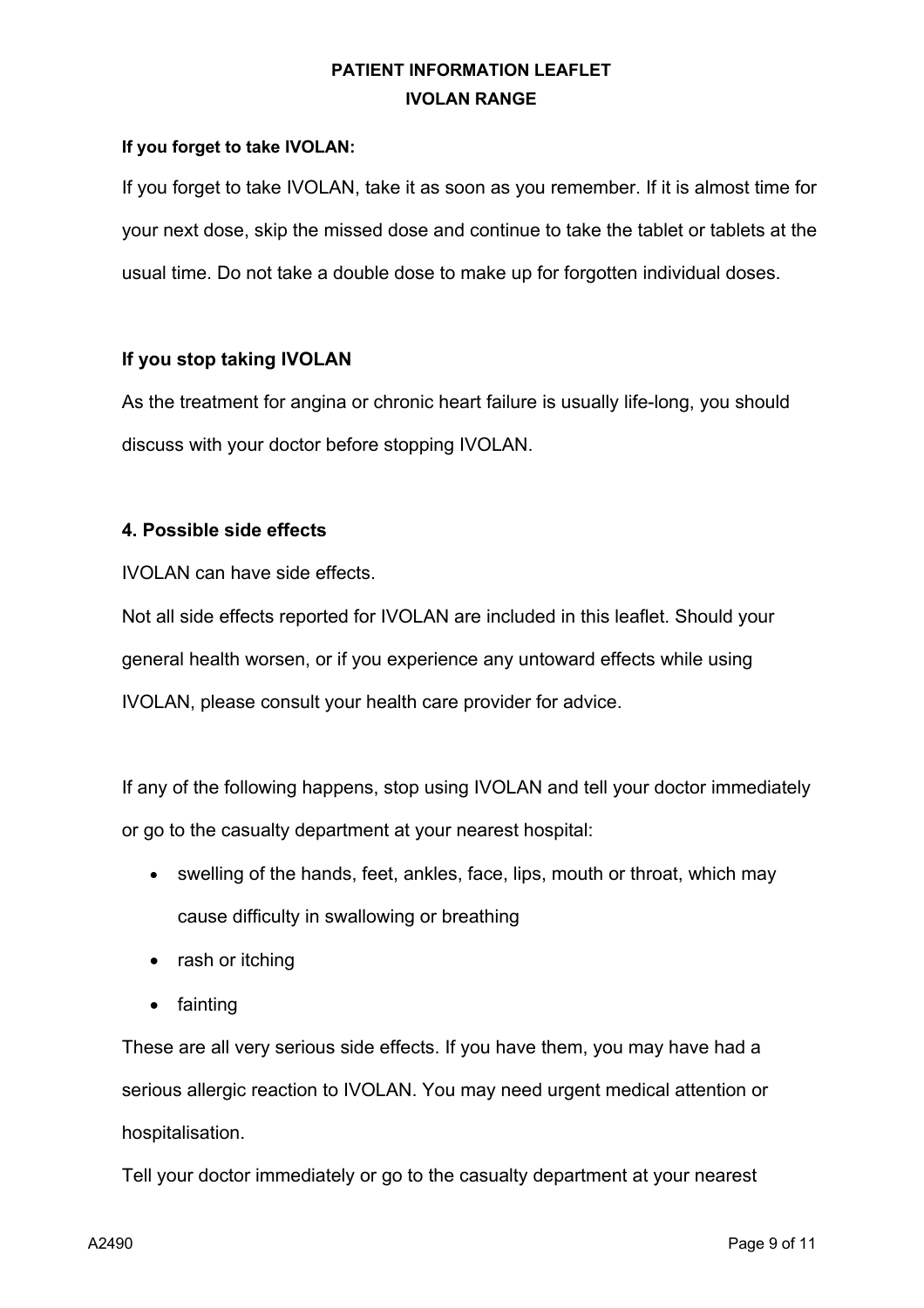hospital if you notice any of the following:

- low heart rate making you feel dizzy, tired or lightheaded
- irregular rapid contraction of the heart, abnormal perception of heartbeat, palpitations
- Increased (high) or decreased (low) blood pressure
- blurred vision, distortion of light (brief moments of increased brightness, most often caused by sudden changes in light intensity)
- breathing problems (dyspnoea)

These are all serious side effects. You may need urgent medical attention.

Tell your doctor if you notice any of the following:

Frequent side effects:

- headache, dizziness
- blurred vision

Less frequent side effects:

- abnormal blood test results (excess of eosinophils a type of white blood cell)
- gout (high blood levels of uric acid in the blood)
- sensation of spinning (vertigo)
- nausea, constipation, diarrhoea
- muscle cramps
- elevated creatinine in blood (a breakdown product of muscle), abnormal ECG heart tracing

The following side effects have been reported but the frequency for them to occur is